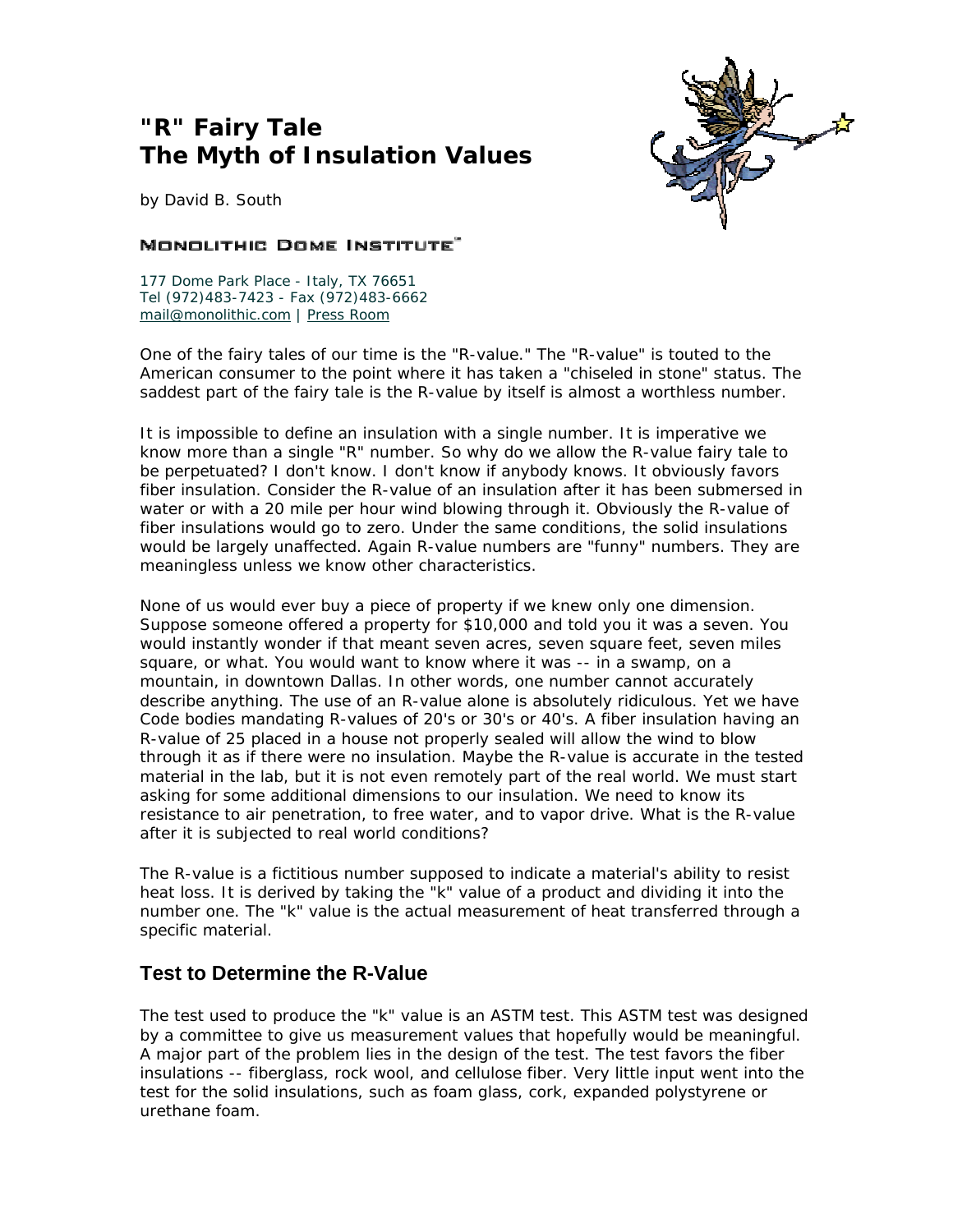The test does not account for air movement (wind) or any amount of moisture (water vapor). In other words, the test used to create the R-value is a test in nonreal-world conditions. For instance, fiberglass is generally assigned an R-value of approximately 3.5. It will only achieve that R-value if tested in an absolute zero wind and zero moisture environment. **Zero wind and zero moisture are not realworld.** Our houses leak air, all our buildings leak air, and they often leak water. Water vapor from the atmosphere, showers, cooking, breathing, etc. constantly moves back and forth through the walls and ceilings. If an attic is not properly ventilated, the water vapor from inside a house will very quickly semi-saturate the insulation above the ceiling. Even small amounts of moisture will cause a dramatic drop in fiber insulation's R-value -- as much as 50 percent or more.

## **Vapor Barriers**

We are told, with very good reason, that insulation should have a vapor barrier on the warm side. Which is the warm side of the wall of a house? Obviously, it changes from summer to winter -- even from day to night. If it is 20 F below zero outside, the inside of an occupied house is certainly the warm side. During the summer months, when the sun is shining, very obviously the warm side is the outside. Sometimes the novice will try to put vapor barriers on both sides of the insulation. Vapor barriers on both sides of fiber insulation generally prove to be disastrous. It seems the vapor barriers will stop most of the moisture but not all. Small amounts of moisture will move into the fiber insulation between the two vapor barriers and be trapped. It will accumulate as the temperature swings back and forth. This accumulation can become a huge problem. We have re-insulated a number of potato storages which originally were insulated with fiberglass having a vapor barrier on both sides. Within a year or two the insulation would completely fail to insulate. The moisture would get trapped between the vapor barriers and saturate the fiberglass insulation to the point of holding buckets of water. Fiber insulation needs ventilation on one side; therefore, the vapor barrier should go on the side where it will do the most good.

We understand air penetration through the wall of the house. In some homes when the wind blows, we often can feel it. But what most people, including many engineers, do not realize is that there are very serious convection currents that occur within the fiber insulations. These convection currents rotate vast amounts of air. The air currents are not fast enough to feel or even measure with any but the most sensitive instruments. Nevertheless, the air is constantly carrying heat from the underside of the pile of fibers to the top side, letting it escape. If we seal off the air movement, we generally seal in water vapor. The additional water often will condense (this now becomes a source of water for rotting of the structure). The water, as a vapor or condensation, will seriously decrease the insulation value -- the R-value. The only way to deal with a fiber insulation is to ventilate. But to ventilate means moving air which also decreases the R-value.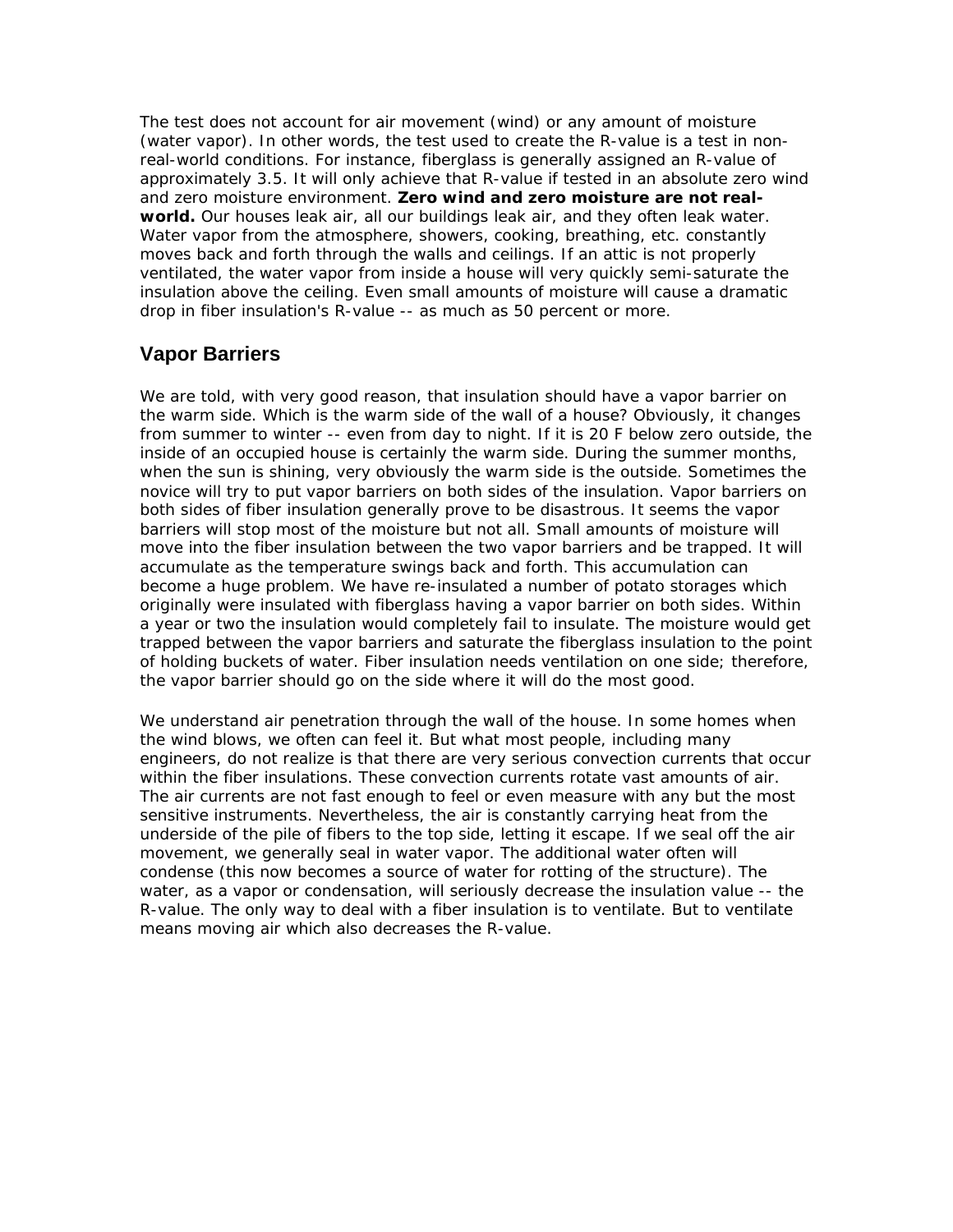

*At very cold temperatures, when the temperature difference across the attic insulation reaches a certain critical point, convection within the insulation can reduce R-value.*

*Nisson, J.D. Ned, JLC, "Attic Insulation Problems In Cold Climates" March 1992, pp. 42-43*

### **Air Penetration**

The filter medium for most furnace filters is fiberglass -- the same spun fiberglass used as insulation. Fiberglass is used for an air filter because it has less impedance to the air flow, and it is cheap. In other words, the air flows through it very readily. It is ironic how we wrap our house in a furnace filter that will strain the bugs out of the wind as it blows through the house. There are tremendous air currents that blow through the walls of a typical home. As a demonstration, hold a lit candle near an electrical outlet on an outside wall when the wind is blowing. The average home with all its doors and windows closed has a combination of air leaks equal to the size of an open door. Even if we do a perfect job of installing the fiber insulation in our house and bring the air infiltration very close to zero from one side of the wall to the other, we still do not stop the air from moving through the insulation itself vertically both in the ceiling and the walls.

The best known solid insulation is expanded polystyrene. Other solid insulations include cork, foam glass and polyisocyanate or polyisocyanurate board stock. The latter two being variations of urethane foam. Each of these insulations are ideally suited for many uses. Foam glass has been used for years on hot and cold tanks, especially in places where vapor drive is a problem. Cork is of course a very old standby often used in freezer applications. EPS or expanded polystyrene is seemingly used everywhere from throw away drinking cups and food containers to perimeter foundation insulation, masonry insulations, and more. Urethane board stock is becoming the standard for roof insulation, especially for hot mopped roofs. It is also widely used for exterior sheathing on many of the new houses. The R-value of the urethane board stock is of course better than any of the other solid insulations. All of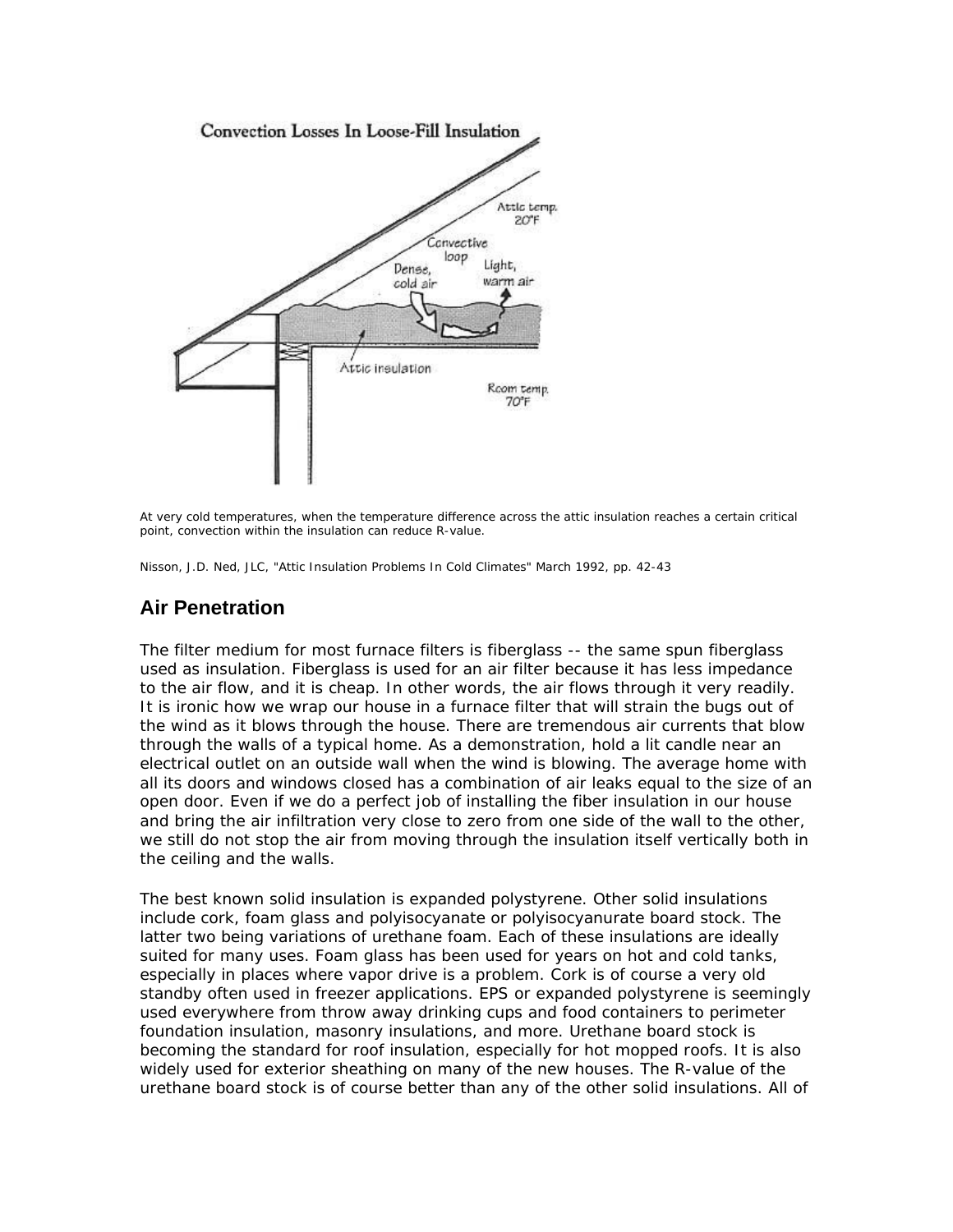the solid insulations will perform far better than fiber insulations whenever there is wind or moisture involved.

Most of the solid insulations are placed as sheets or board stock. They suffer from one very common problem. They generally don't fit tight enough to prevent air infiltration. It does not matters how thick these board stocks are if the wind gets behind it. We see this often in masonry construction where board stock is used between a brick and a block wall. Unless the board stock is actually physically glued to the block wall air will infiltrate behind it. In this case as the air flows through the weep holes in the brick and around the insulation it is rendered virtually useless. Great care must be exercised in placing the solid insulations. The brick ties need to be fitted at the joints and then sealed to prevent air flow behind the insulation.

The only commonly used solid insulation that absolutely protects itself from air infiltration is the spray-in-place polyurethane. When it is properly placed between two studs or against the concrete block wall or wherever, the bonding of the spray plus the expansion of the material in place will effect a total seal. This total seal is almost impossible to overestimate. In my opinion most of the heat loss in the walls of the home have to do with the seal rather than the insulation.

For physical reasons, heat does not conduct horizontally nearly as well as it does vertically. Therefore, if there were no insulation in the walls of the homes, but an absolute airtight seal, there would not necessarily be a huge difference in the heat loss. This would not be the case if the insulation was missing from the ceiling. Air infiltration can most effectively be stopped with spray-in-place polyurethane. It is the only material (properly applied) that will fill in the corners, the cripples, the double studs, bottom plates, top plates, etc. The R-value of a material is of no interest or consequence if air can get past it.

### **Anecdotes**

During the 1970s my firm insulated a bunch of new homes in the Snake River Valley of Idaho with 1.25 inches of spray-in-place polyurethane foam in the walls. In 1970 the popular number for the R-value of one inch of urethane foam was 9.09 per inch. Using this value, we were putting an R of  $1.25 \times 9.09 = 11.36$  in the walls. This was much less than the  $R = 16$  claimed by the fiberglass insulators. Today, using the charts from an ASHRAE book, we would only be able to claim an R-value for the 1.25 inches of 7.5 to 9. Neither of these numbers make for a very big R-value. The reality is that the people for whom we insulated their homes invariably would thank us for the savings in their heat bills. They would tell us their heating bill was half of their neighbor's. They felt as if they saved the cost of the polyurethane in one, or at most two, years. This is anecdotal evidence, I know, but anecdotal evidence is also compelling and very real in our world. Most of these customers were savvy people. They would not have paid the extra to get the urethane insulation if it had not been better.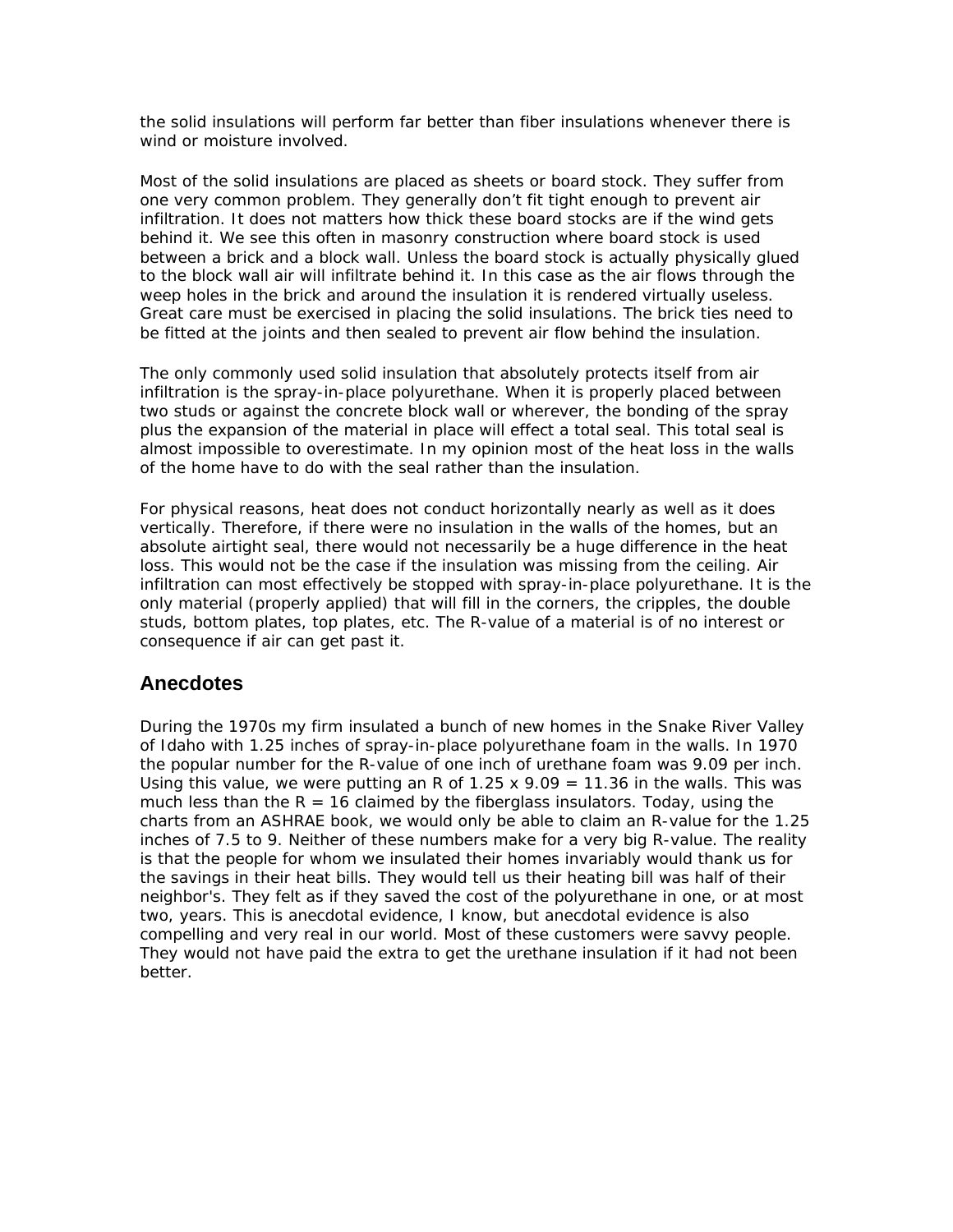*"There is a problem with loose-fill fiberglass attic insulation is cold climates. It appears that, as attic temperature drops below a certain point, air begins to circulate into and within the insulation, forming "convective loops" that increase heat loss and decrease the effective R-value. At very cold temperatures (-20F), the R-value may decrease by up to 50%."*



*In full-scale attic tests at Oak Ridge national Laboratory, the R-value of 6 inches of cubed loose-fill attic insulation progressively fell as the attic air temperature dropped. At -18 F, the R-value measured only R-9. The problem seems to occur with any low-density, loose-fill fibrous insulation.*

*Nisson, J.D. Ned, JLC, "Attic Insulation Problems In Cold Climates" March 1992, pp 42-43* 

About mid 1975 I received a call from a division manager of one of the major fiberglass insulation manufacturers. The caller asked, "I understand that you are spraying polyurethane in the walls of homes?" I told him that was true. He was calling because we were cutting into the fiberglass insulation sales in our area. He asked, "How can you do it?"

I knew what he meant. He wanted to know how I could look somebody in the eye and sell them a more expensive insulation than the cheap old fiberglass. I told him the way I did it is with a spray gun. Of course, that wasn't the answer he wanted. He wanted to know how I could not feel guilty. I told him of insulating one of two nearly identical houses built side by side. We insulated the walls of one with 1.25 inches of urethane. The other house was insulated with full thick fiberglass batts put in place by a reputable installer. Not only did we use only 1.25 inches of urethane as the total wall insulation, but we had the builder leave off the insulated sheathing. At the end of the first winter, the urethane insulated home had a heating bill half of their neighbor's. I know that is not terribly scientific, but it is very real. I am not sure he was convinced, but it should be noted that same company jumped into the urethane foam supply business the next year.

One and a quarter inch of polyurethane sprayed properly in the wall of a house will prevent more heat loss than all the fiber insulation that can be crammed in the walls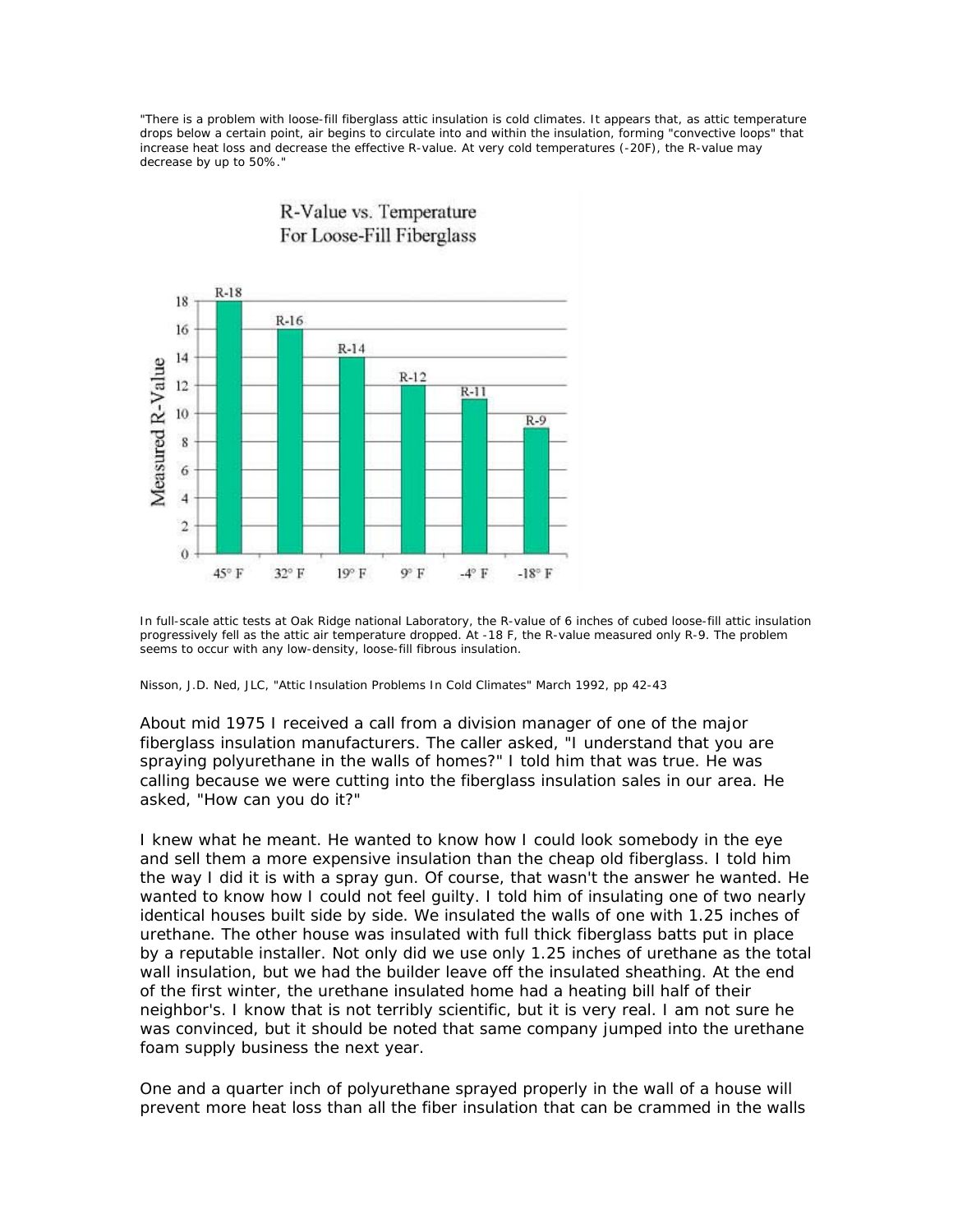-- even up to an eight inch thickness. Not only does it provide better insulation, but it provides significant additional strength to the house.

One of my early clients was Brent. I had insulated several potato storages for Brent. He knew what spray-in-place urethane insulation could do. When he decided to build his new, very large, very fancy new home, he asked me to come insulate it. I told him I would be delighted. The builder pitched a fit. He "didn't need any of that sprayin-place urethane in his buildings. He made his buildings tight, and fiberglass was just as good."

Brent explained to the builder, "I know who is going to insulate the building. It is not as definite as to who is going to be the contractor. You can make up your mind. We are going to have the urethane insulation and you build the building, or we are going to have the urethane insulation, and I will have someone else build the building." It didn't take the contractor long to decide he wanted to use urethane insulation.

It was amazing to me how it worked out. We sprayed a lot of foam in Brent's house, and it cost him quite a bit of money because it was such a large home. Always after when I would meet him, he would tell me his heat bill was less than any of his rent houses or homes of anybody else he knew. And his home was two or three times larger. Also, the builder started having me insulate most of his new custom built houses. He told me he would explain to his clients the best insulation was the sprayin-place urethane. It would cost a little more, but it was by far the best. Most of the owners opted for the urethane. Never have I had a customer tell me that he did not save money by using the urethane spray-in-place insulation. You can spend all the time you want with R-values and "k" factors, and "prove" on paper there is no way the urethane can do the insulation job that the fiberglass will. In the real world, I can assure anyone there is no way fiber insulation can be as effective as spray-in-place urethane -- not even close.

R-value tables are truly part of the "Fairy Tale." They show the solid and the fiber insulations side by side, implying they can be compared. The fact is, without taking installation conditions into account, comparisons are meaningless. Spray-in-place urethane foam provides its own vapor barrier, water barrier, and wind barrier. None of the other insulations are as effective without special care taken at installation. The fiber insulations must be protected from wind, water and water vapor. Again the tables need a second table to state installation conditions.

#### **Consider the following anecdotes:**

Meadow Gold Company was going to build a freezer in Idaho Falls, Idaho. Chet, the plant manager was a good friend of the local Butler dealer. The local Butler dealer and I had become good friends. A Butler building does not lend itself very well to a freezer if you are going to insulate the freezer with expanded polystyrene. So the three of us got together and planned a freezer that would accommodate the needs of Meadow Gold yet be built of a Butler building and be properly insulated. This was in my first year of spraying polyurethane foam, and at that time I believed all the literature and knew what we were doing was going to be just right. It turned out even better. The then current R-value table showed one inch of urethane equal to 2.5 inches of expanded polystyrene. So, I suggested we spray the metal building with four inches of urethane to replace the 10 inches of expanded polystyrene normally used by Meadow Gold for freezers.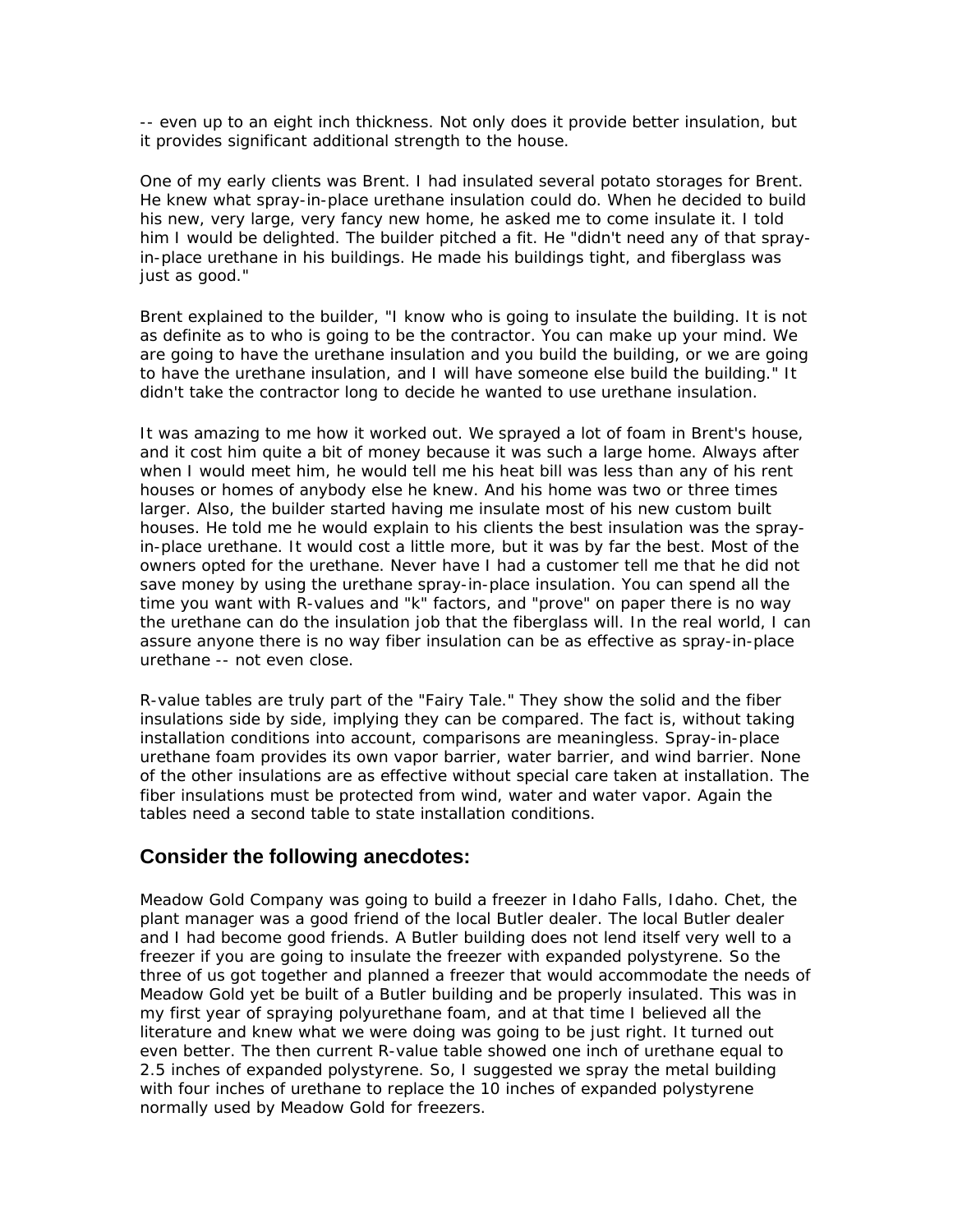I sprayed under the slab with four inches, the walls with four inches, and the underside of the roof with five inches of urethane (the fifth inch was added as a safety margin). Chet, the plant manager, was pretty worried, because he stuck his neck out going with this non-traditional insulation and the non-traditional building for Meadow Gold Company. Well, the building progressed on schedule, but the equipment to cool the building did not arrive on time. By summer only one of the two refrigeration compressors had arrived. Two compressors were needed (per the Meadow Gold engineers) to handle needs of the building based on using 10 inches of expanded polystyrene.



*With the lowest k-factor and the highest R-value, urethane foam can provide more thermal resistance with less material than any other insulation.*

Chet considered one alternative to his predicament was to turn one of the older freezers that had been used as a cooler back into a freezer. Then maybe he could make a cooler out of the new building with the just the one compressor. It was not a satisfactory arrangement, but it maybe could work. The other thing Chet kept telling us was that he would know as soon as he turned on the freezer equipment whether or not the building would work. When I pressed him, he said that normally it takes five days to bring a freezer down to 10 F below zero -- needed for ice cream. When he turned on the new freezer, with only the one compressor, the temperature dropped to 18F degrees below zero by the second morning. They had their freezer. It ran the entire summer using only the single compressor.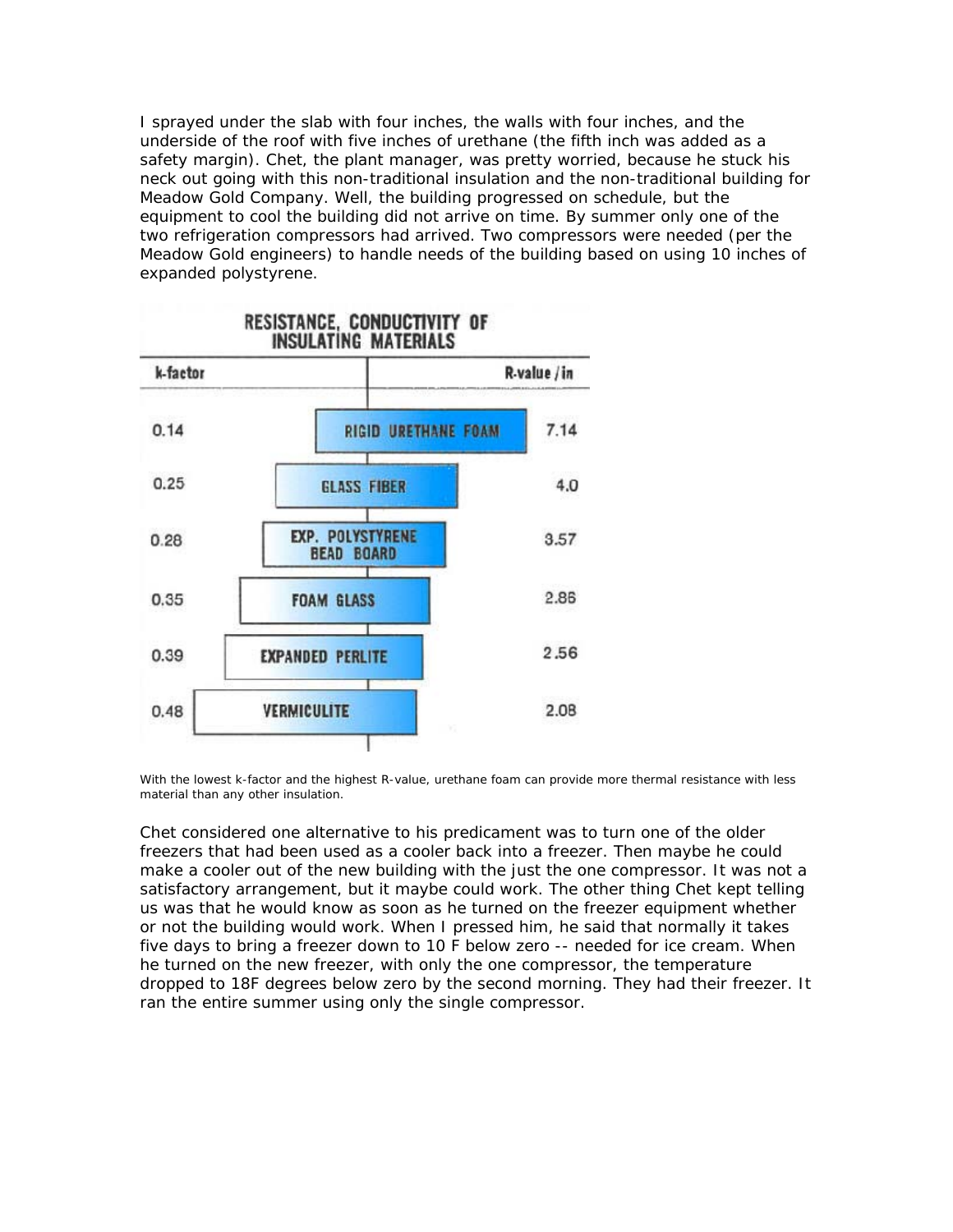#### *Urethane Conserves Energy*

*Excellent thermal resistance is the primary performance benefit of urethane foam insulation, but it is not the only one. Urethane also has these advantages as a construction material:*

*Its closed cell structure makes urethane most effective initially and in the long run. When protected by skins or other covering, urethane will not absorb water. Consequently the x-factor (thermal conductivity) is virtually constant. Sprayed-on foam has the advantage of no seams or joints. Urethane's thermal resistance means that only one thickness of material is need for most jobs. It has a low moisture permeability (1-3 perms).*

*Where circumstances demand thinner walls or roofs, urethane -- with its superior insulating capability -- makes it possible to reduce the thickness of the insulation component with no loss of thermal resistance. Or the thermal resistance of an assembly can be increased without enlarging the size of the member. Urethane helps to offset the design restrictions imposed by the fact that most building materials are constant in thickness and weight.*

*"Urethane Foam as an Energy Conserver", How to Conserve Energy: in commercial, institutional and industrial construction, Mobay Chemical Corp. Pittsburgh, PA: 1975, p 3* A few weeks after start up of the freezer, I was visited by a Meadow Gold engineer from Chicago. He wanted to know exactly what we had done to insulate the freezer. One compressor should not be able to hold the temperature as it was doing. I explained to him exactly what we had done. He seemed satisfied and he left. A few weeks later he showed up again with his boss. We went to the plant and verified with an ice pick the thickness of the foam. It was indeed four inches in the walls and five inches in the ceiling. Here again they reiterated that the building should not be operating as it was. What they were telling me was that even though I had used one inch of urethane to replace 2.5 inches of expanded polystyrene, the building was still requiring only 50 percent of the normal

compressor power for cooling. As you can imagine, the experience made me a lot more bold, and I used the information to sell more freezer insulation jobs.

One of our largest freezer insulation projects was a sixty thousand square foot freezer at Clearfield, Utah. I was able to talk the general contractor into letting us insulate with spray-in-place polyurethane foam the brand-new all-concrete freezer he was building. This building was the 12th in a chain of freezers. My friend Bob, the contractor, had taken it upon himself to make the switch from the ten inches of expanded polystyrene to four inches of urethane with a fifth inch on the roof. The building was built with tilt up concrete insulated on the interior side of the concrete with spray-in-place urethane. We then sprayed on a three-fourths of an inch thick layer of plaster as the thermal barrier. Over the pre-stressed concrete roof panels, we put five inches of spray-in-place urethane and then covered it with hot tar and rock. (This is an old CPR-specification).

I was on the job the last day. As we finished up the owner showed up. He had expected to see ten inches of expanded polystyrene, and here was four inches of urethane. I told him he would like the four inches of urethane as it would be even better than the expanded polystyrene, based on my previous experience. He told me he was sicker than a dog because he felt like there was no way that could be true. It was too late for him to do anything about it. If he could have, he would have changed the contract instantly, but he was stuck and felt stuck.

They had 12 other similar size freezers, except the others were insulated with expanded polystyrene. The normal way of operating them was to use three large compressor assemblies. Two of the compressors would be needed all summer to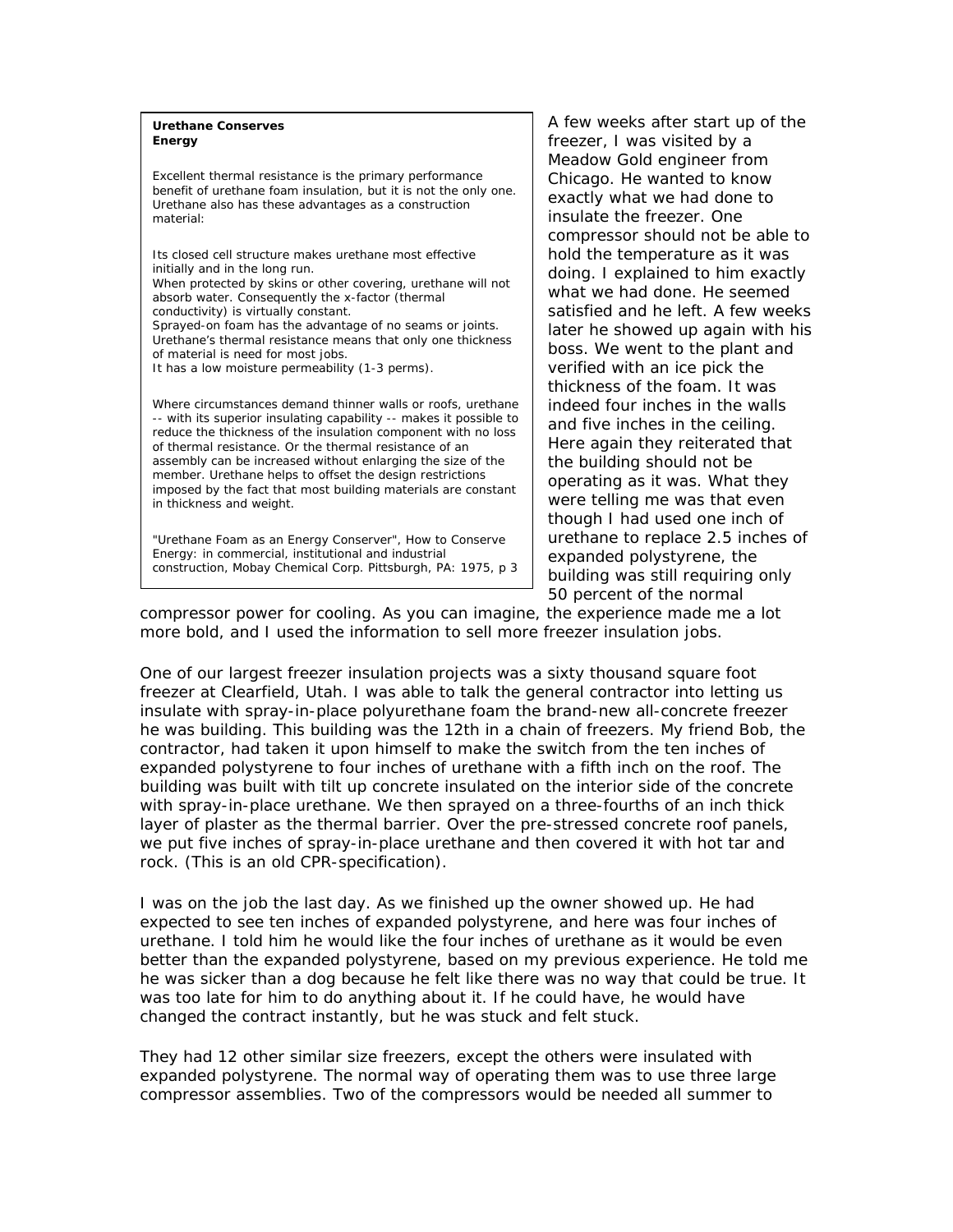keep the building cold, and the third one would be a standby unit, in case one of the other two had problems.

About a year later, I received a phone call from one of the managers. He asked me if I had time to insulate another sixty thousand square foot freezer in Clearfield, Utah. I assured him we had the time, the inclination, and the excitement to do it, but I thought the owner wanted nothing to do with urethane foam insulation. The manager explained to me that not only had the Clearfield freezer operated better than any other freezer in their line, it had operated for less than half the costs of any others. They were adding another sixty thousand square feet without adding more compressors. The compressor power available to them because of the urethane insulation efficiency allowed them to do it. The building had run very nicely through the hot part of the summer with just one compressor. Now they would be able to run two buildings off of two compressors and still have a spare.

Again, this is anecdotal evidence, but let me assure you that you will get the same results if you do the same thing as we have. I have insulated too many buildings now to know that this will happen in every case. Never can you use an R-value from a fiber insulation and compare it to the R-value of a foam insulation. Nor can you use the R-value of a foam insulation if it is in sheet form and compare it to the R-value of the foam insulation if it is spray-in-place. Spray-in-place polyurethane is an absolute minimum of three to ten times as effective as any other insulation available today.

During the late 1970s, the FTC went after the urethane foam suppliers for misleading advertising especially with regard to fire claims. A consent decree followed. It destroyed a tremendous amount of confidence in the use of urethane. Up to that point, Commonwealth Edison would give Gold Medallion approval for homes insulated with 1.25 inches of spray-in-place urethane in the side walls of masonry constructed homes. True, that was anecdotal evidence, but also true, it worked. Much work was done in the early 1970s using a 1.25 inches urethane as a replacement for wall insulation in a home. Not only did it replace the wall insulation, it also replaced the exterior sheathing. The buildings are stronger and better insulated when sprayed with the 1.25 inches of urethane.

Understanding the two purposes of insulation gives a standard to measure the insulations:

### **I. Heat loss**

There is a little understood part about insulation that needs to be covered. There is a substantial difference between insulation for temperature control and insulation for heat loss control. For instance, the graph (*below*) shows the heat loss control of the spray-in-place urethane foam insulation. Any insulation will have a similar graph but with thicker amounts of insulation. This graph points out that more insulation is not necessarily cost effective. There is a point where more insulation is pointless from a total heat loss perspective.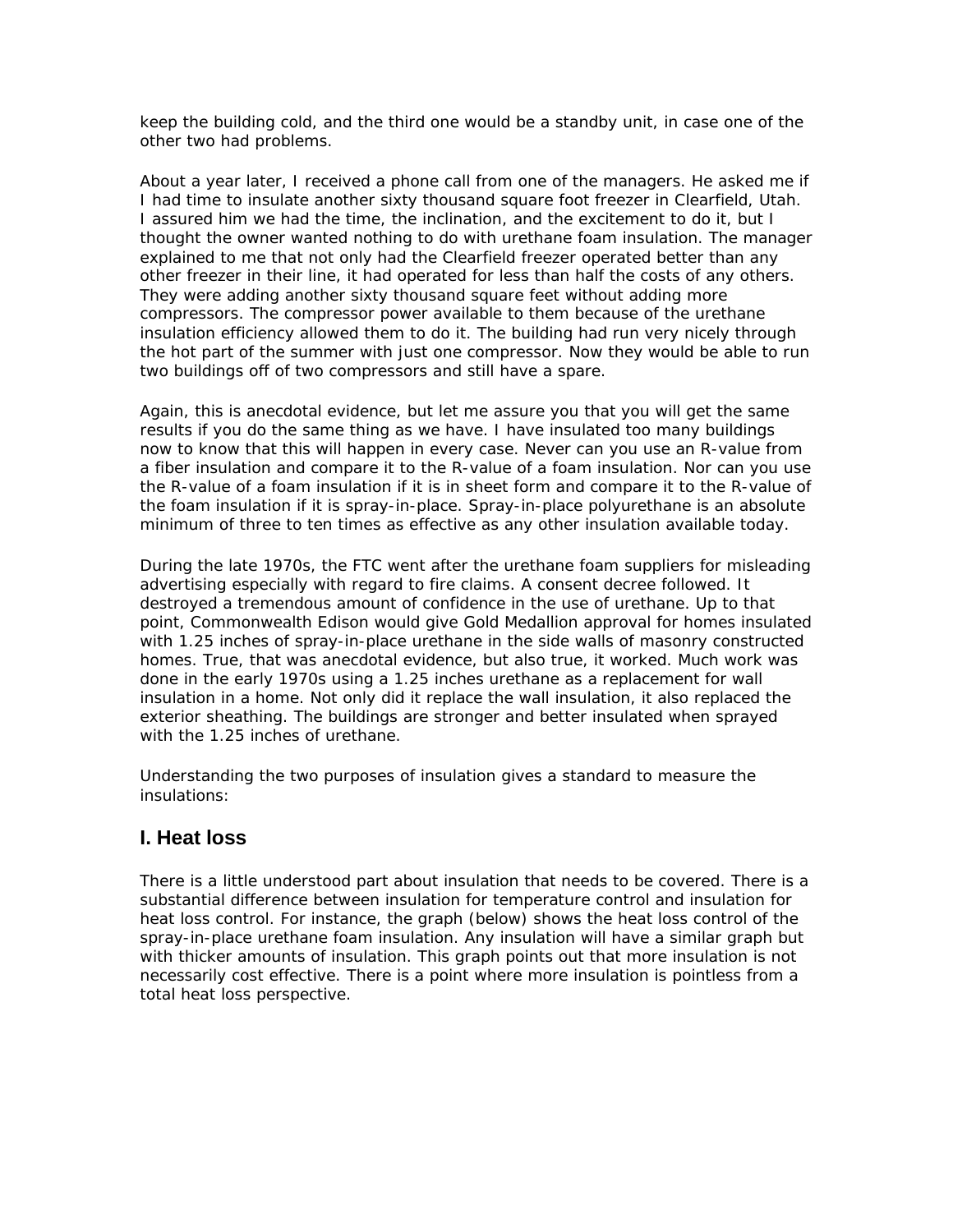

*This graph illustrates the reduction in heat loss from a building when it is insulated with various thicknesses of spray-in-place urethane foam. Note: the insulation benefit tops off very quickly above three inches. The graph is not exact, but it shows in general what happens as additional insulation is added to the surface temperature. In other words, by super-insulating , the surface temperature of the inside of the exterior walls comes very close to the room temperature. This prevents condensation, which prevents the growth of mold.*

The graph shows that 70% of heat loss from conductance is stopped by a one inch thickness of spray-in-place urethane foam. Remember we are going to stop nearly 100% of the heat loss from air infiltration with the first one-fourth of an inch of urethane foam. The second inch of spray-in-place urethane stops about 90% of the heat loss and the third inch 95% and so forth.

### **Thermal diffusivity and Heat Sinks**

It should be noted that when the urethane is used on the exterior of a heat sink, such as concrete, the actual effective R-value is approximately doubled. This is why with the Monolithic Dome, we are able to calculate effective R-values in excess of 60. A heat sink is any substance capable of storing large amounts of heat. Most commonly we think of concrete, brick, water, adobe and earth as heat sink materials used in building. The property of a heat sink to act as an insulation is called thermal diffusivity.

The simple explanation for the way it works is: As the temperature of the atmosphere cycles from cold to hot to cold to hot the heat sink absorbs or gives up heat. But because the heat sink can absorb so much heat it never catches up with the full range of the cycle. Therefore, the temperature of the heat sink tends to average. Large heat sinks will average over many days, weeks or even months.